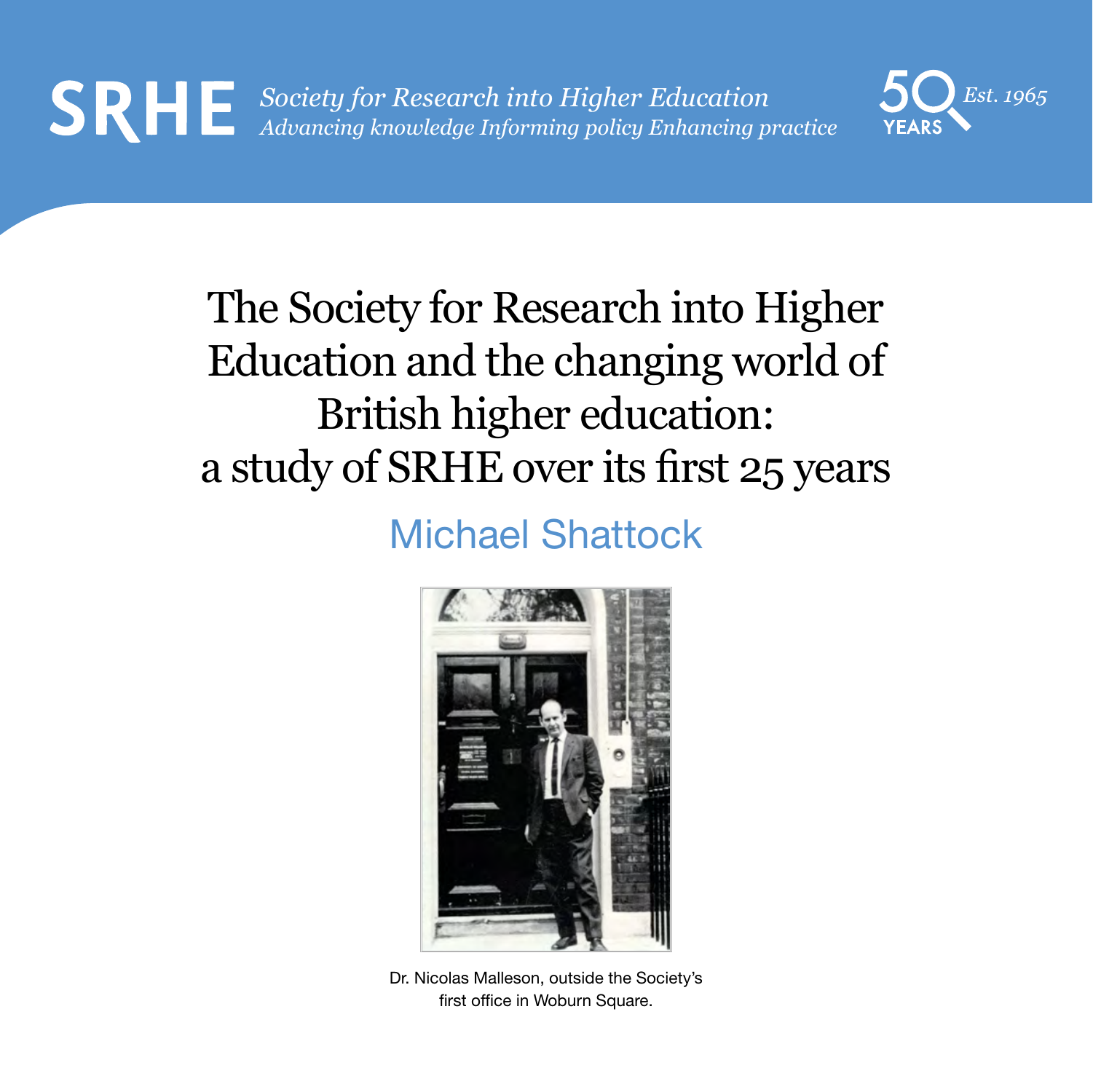

*...Malleson stated that he wanted to create an organisation to bring together the researchers [in higher education] and those who were users of research…*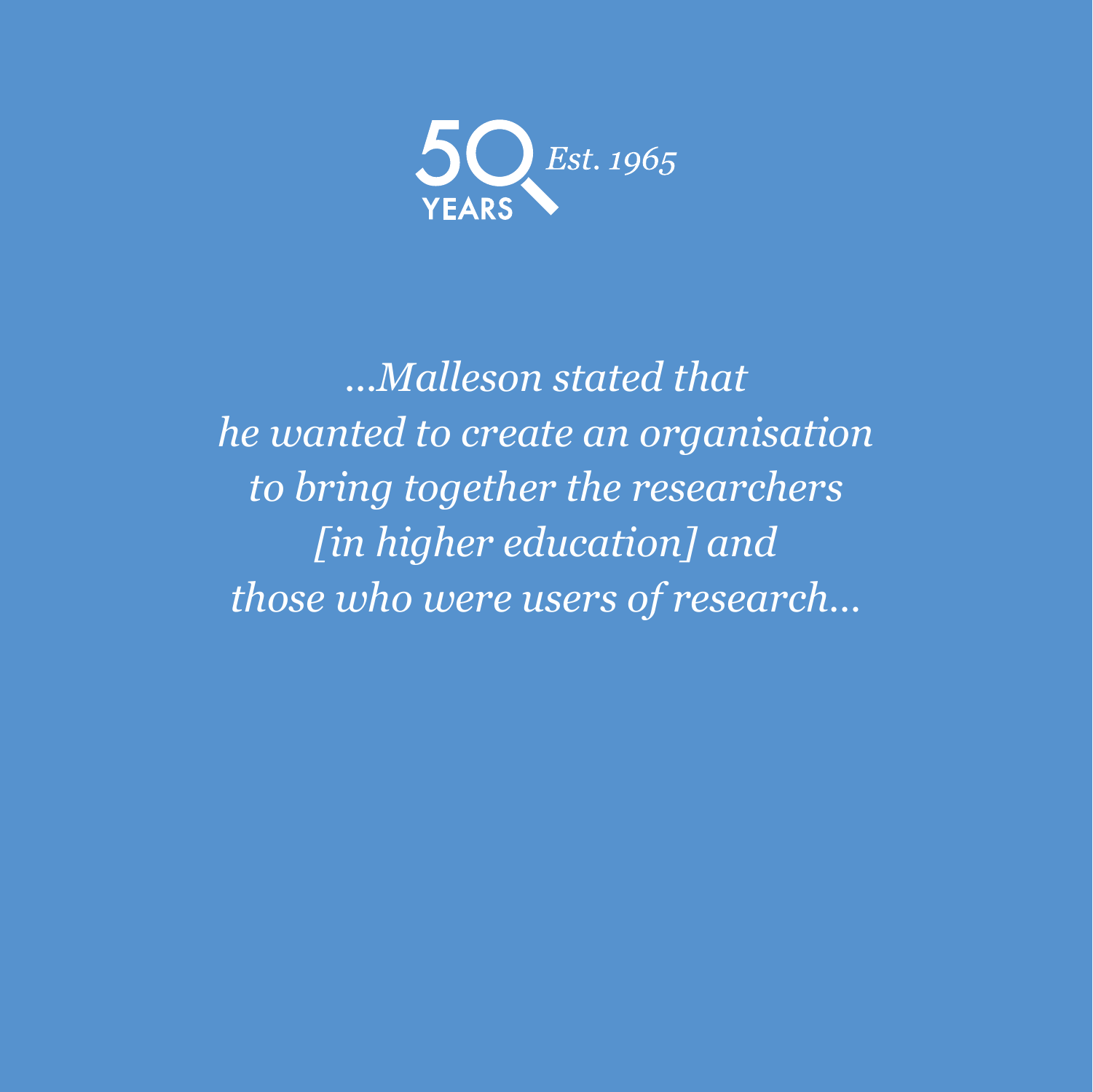#### **The founding of the Society**

The SRHE was born out of the ferment in the world of British higher education that had been generated by the Robbins Report. The Report had recommended that research in higher education should be encouraged by Government and by private foundations and that the Government's statistical services should be required to collect and analyse education statistics on a uniform basis (Robbins 1963, Recommendations 168 and 169). The Robbins Committee itself had pioneered research in a previously largely barren field in surveys of undergraduates, postgraduates, teacher training college trainees and students on advanced courses in further education, on the allocation of staff working time between teaching, research and administration, and on a sample of 21 year olds some having entered higher education and some not. It emphasised that the collection of ongoing data was an essential aid to policy decisions. However, the central argument of the Report was about its forecast of future student numbers, and the excitement which it stimulated was about expansion, the elevation of the entitlement of appropriately qualified young people to be able to enter higher education to be recognised as if it was an automatic extension of the provisions of the welfare state and about the economic benefits to the nation of encouraging increased entry into higher education.

If the Robbins Report, published in October 1963, created the climate for the establishment of the SRHE it was not the intellectual driver. This came from a different source, a concern about the health and welfare of the student body. Robbins had published damning figures about student wastage rates ranging from 5% to 36% in some technological subjects (Robbins, Table 50) but saw them primarily as a function of numerical consistency with past academic practice which required reform rather than from the point of view of the individual student's interests. Dr. Nicholas Malleson, the University of London Student Medical Officer and Director of Research in Student Problems, and the acknowledged inspirer and founder of the SRHE, approached the subject from a different standpoint. Jane Abercrombie, a close colleague, wrote that before Malleson university medical officers dealt with cuts and bruises but he moved into the space occupied by academics being concerned over the reasons for failure and drop out and what she calls "the shadowy borderlands between medicine, sociology and psychology" (Abercrombie 1978). Prior to moving to the University of London post, Malleson had been physician in charge at UCL where he conducted research on the 1948-51 student cohort. UCL tried to discourage publication of his finding that wastage at UCL was as high as 27%. He concluded that "each department has its own culturally acceptable notion of a proper wastage rate", and that if the figure was too high it believed that the marking was too steep and if too low, that standards were slipping (Malleson 1972). This was exactly the conclusion reached by Robbins. His research interests, as expressed in his publications, lay primarily in student health, student wastage issues and the management of stress including stress associated with examinations.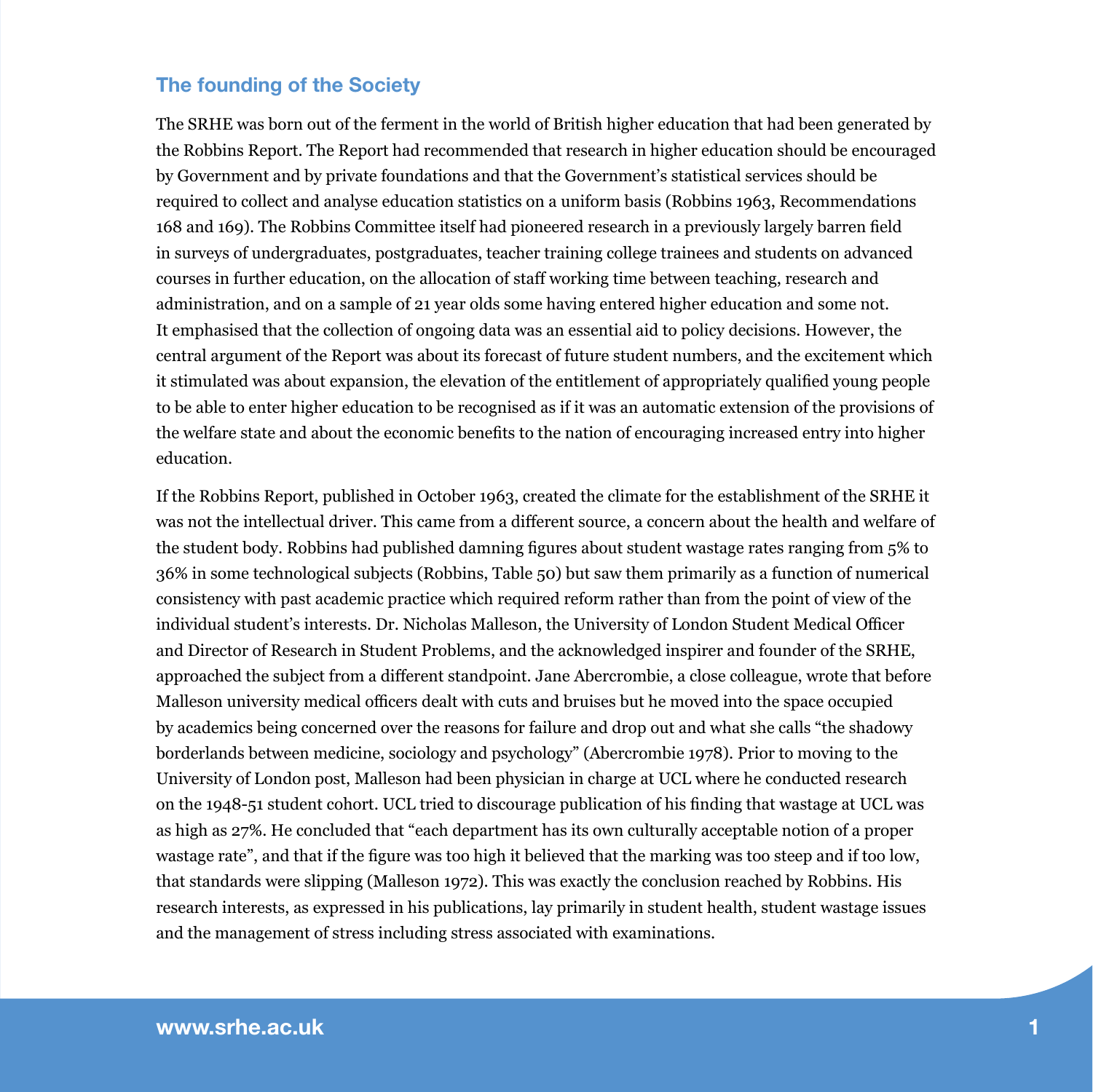Malleson applauded the Robbins call for more research into higher education. Ernest Rudd, who had been appointed at the new University of Essex to head a Unit for Research into Higher Education, recalled a conversation with Malleson in late 1963 in which Malleson stated that he wanted to create an organisation "to bring together the researchers [in higher education] and those who were users of research, whether as teachers, administrators or civil servants" (Rudd 1978 page 191) and in March 1964 he took the initiative to call a public meeting in the form of a conference entitled "Research into Higher Education after Robbins" held at the University of London Senate House to discuss the idea. This was followed by an inaugural meeting of what was to become the SRHE in December 1964, held once again at the Senate House, by which time he had secured support for the initial running costs of the organization from the Acton Society Trust.

The membership of the initial governing body of the Society, elected at the December meeting, comprised:

| President:  | Sir John (later Lord) Fulton, Vice-Chancellor of Sussex University              |
|-------------|---------------------------------------------------------------------------------|
| Chairman:   | Dr. Nicholas Malleson, Research Unit for Student Problems, University of London |
| Vice-Chair: | Lady Ethel Venables, educationalist, Aston University                           |
| Treasurer:  | Dr. Ernest Rudd, Unit for Research into Higher Education, University of Essex   |
| Secretary:  | Roy Manley, Acton Society Trust                                                 |
| Members:    | Dr. Lionel Elvin, Director, Institute of Education, University of London        |
|             | Dr. A.H. Halsey, Department of Social and Administrative Studies, Oxford        |
|             | Professor Hilde Himmelweit, Department of Education, LSE                        |
|             | Professor R.K. Kelsall, Department of Social Studies, University of Sheffield   |
|             | John Madge, PEP (Partnership for Economic Policy)                               |
|             | Professor C.A. (later Lord) Moser, LSE                                          |
|             | Dr. Cyril Bibby, Principal, Kingston upon Hull College of Education             |
|             | Professor Graeme Moodie, University of York                                     |
|             | Dr. Henry Walton, Department of Psychology, University of Edinburgh             |

This was both a distinguished and a potentially influential group: Fulton was vice-chancellor of the first and most glamorous of the 1960s New Universities, Venables, a respected educationalist and the wife of Sir Peter Venables, vice-chancellor of Aston University one of the newly upgraded technological universities, Rudd, a sociologist, was head of one of the two higher education research units set up post-Robbins, with Moser, the architect of the statistical research undertaken for Robbins, the head of the other at LSE, Elvin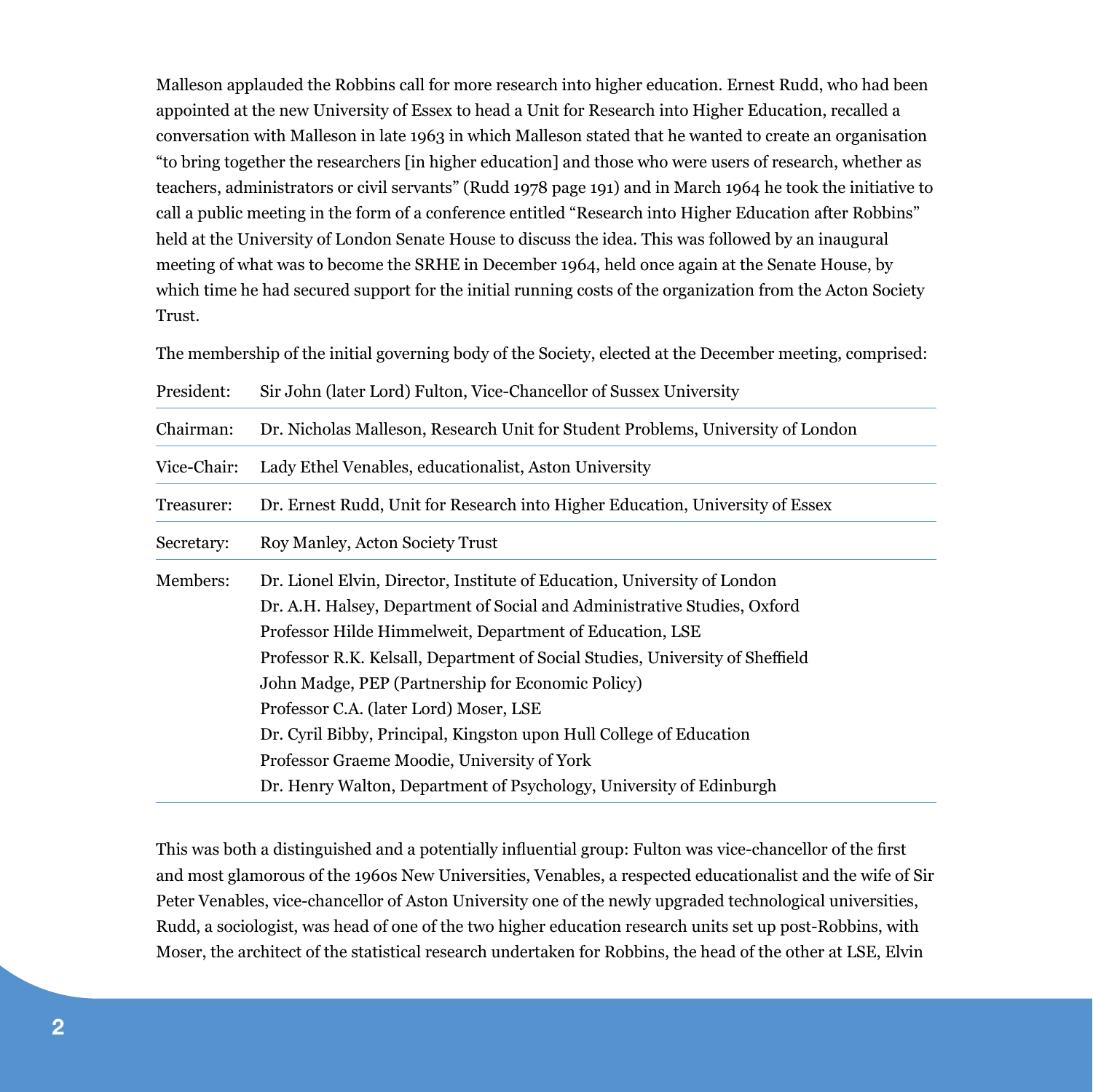had been a member of the Robbins Committee. Halsey was to become one of the UK's most influential sociologists, adviser to Tony Crosland the Secretary of State at the DES and author of major books about higher education, Kelsall had conducted the research programme commissioned by the Committee of Vice-Chancellors and Principals (Kelsall 1957) which led to the creation of the Universities' Central Council on Admissions (UCCA) , Moodie, a political scientist, was to write, with Rowland Eustace (later the Society's administrator) the ground breaking *Power and Authority in British Universities* (1974). A notable fact was that only three of the 13 members could be described as professionals in the discipline of education and the membership was primarily drawn from people whose academic interests in higher education were based in other disciplines. It should also be noted that the membership was heavily biased towards university interests in higher education. Crosland had yet to make his Woolwich Speech announcing the binary line but the existence of higher education outside the universities had been well rehearsed in Robbins but was here represented by only a solitary principal of a teacher training college.

The role of the Robbins Report in serving as the touch paper for a Society interested in research in higher education was emphasised in Fulton's speech at the conclusion of the Senate House conference. Discussing the change of mood in educational research he said:

*"There can be little doubt of the part which the Robbins Committee played in changing it. As its work proceeded, drawing more university interest and cooperation, great areas of ignorance were revealed for all to be aware of; and the Report itself provided such light in the dark places of the past that few would regard it as tolerable to be without a continuing scrutiny in the future". (quoted in Greenaway 1973)*

The formal aims and objects of the Society "to promote and encourage research into higher education and its related fields" sought to match the Society to the new climate of interest in higher education research but, in fact, the actual programme of activity which the governing body adopted was considerably more ambitious. This included holding an annual conference, holding seminars or setting up working parties at national, regional and local levels to examine research issues, publishing bulletins which would help to rationalise overlaps in research programmes, encouraging publication through its own publishing house and bringing together a central register of information published and unpublished. This represented an extensive range of activity and was underpinned by a small pump priming grant from the DES for 1966-68. The Society established itself in accommodation at 2 Woburn Square (a house now demolished) above Malleson's consulting rooms.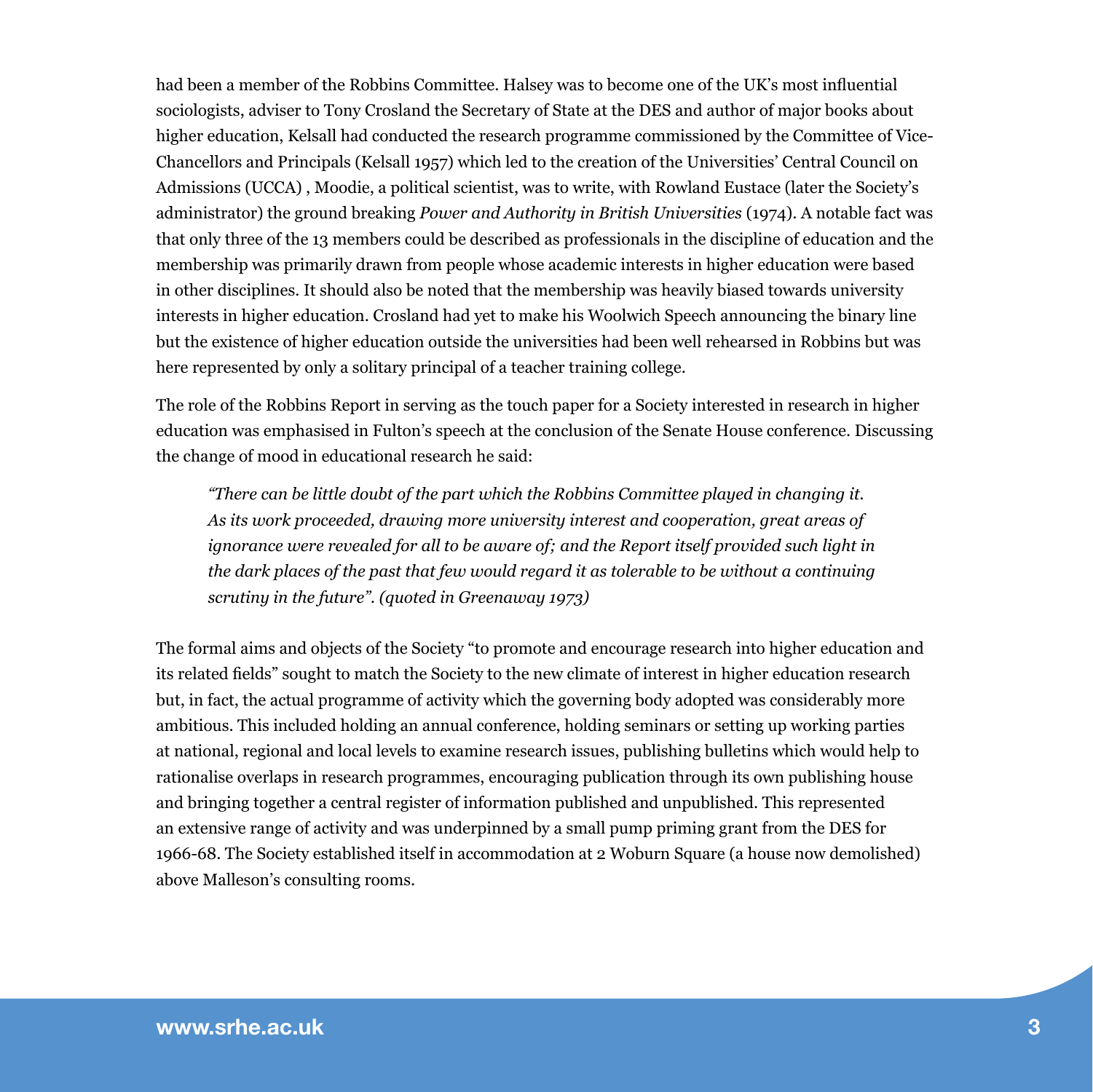#### **The Society's early years**

In the wave of enthusiasm generated by Robbins the Society seemed to thrive. By December 1965, when its Memorandum and Articles were signed registering it as a limited company, it had 58 corporate and 300 individual members. The existence of so many corporate members, mainly individual universities, emphasised the Society's quasi official status as the accepted national umbrella for higher education research. In 1966 it appointed an Organising Secretary, Dr. Bob Oxtoby (later Principal and then founding Vice-Chancellor of the University of Bolton). In 1969 when his successor, Hilary Black, resigned she was replaced by two appointments, Harriet Greenaway as the Administrator and Susan MacIntyre as Publications Officer. By 1971 corporate membership had risen to 179, 55% of which were universities (home and overseas) and 22% colleges of education, polytechnics or other 'public sector' institutions, and 368 individual members, up to 10 of whom were students.

But as the original impetus of the Robbins Report diminished and the hard realities of limited resources for the promised expansion of student numbers, the restriction imposed on university growth by the creation of the polytechnics, the massacre of the teacher training college sector together with the 1973-74 oil crisis and the inflation that followed it, the optimism that accompanied the founding of the Society seemed to falter. Malleson's ideas, as described by Rudd, "generally showed breadth of vision rather than attention to detail" (Rudd 1978 page 195) and Malleson, himself, gradually withdrew from the detailed running of the Society and resigned from the chairmanship in 1968. The Society moved its premises to Gower Street in the following year. A substantial number of the Governing Council membership had also moved on and the membership in 1968-69, now increased by co-options to 16, retained only four of its original members.

One of the difficulties was the absence of funding for higher education research. The Robbins programme of research had been generously supported by the Treasury but alternative sources of research funding were almost impossible to find. The DES, where the controlling influence was Toby (later Sir Toby) Weaver, was not sympathetic to universities. The new Social Studies Research Council, founded in 1965, which might have been expected to take an interest in higher education research did not do so, and the Foundations tended to see higher education research as being off the agenda after the acceptance of the main Robbins recommendations about expansion. (The grant by the Gulbenkian Foundation to Graeme Moodie for research on university governance which led to his book with Rowland Eustace referred to above represented a notable exception). This meant that individual scholars turned away from higher education back to whatever was their first discipline and the Society was itself denied opportunities to undertake major research programmes as a corporate body. The Governing Council had approved the formation of five study groups on university teaching methods, professional examinations, innovation, subject monographs and the conditions and careers of research workers but only the group on innovation,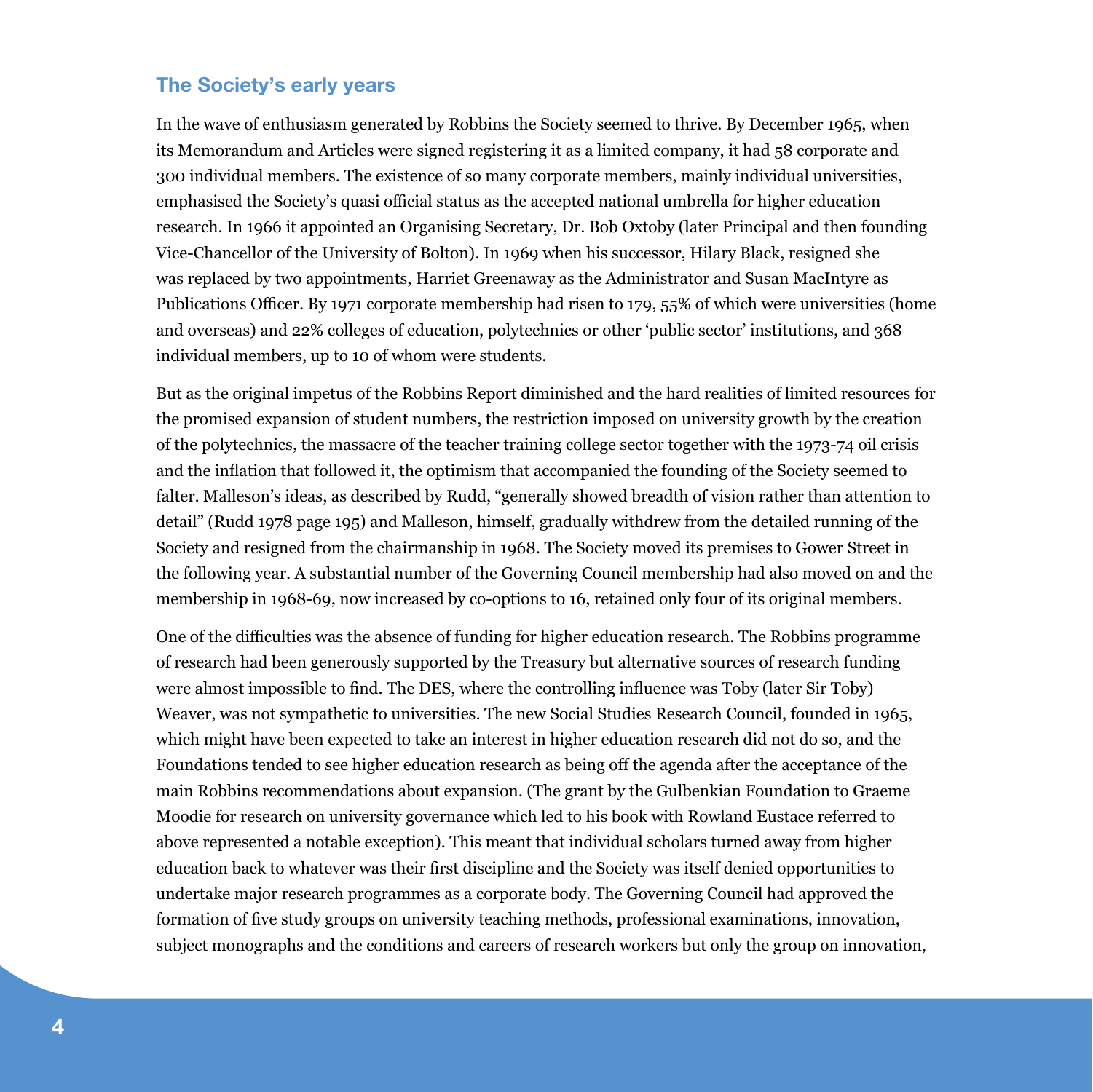effectively, innovation in teaching, was sufficiently developed to apply for external funding. The Society thus became entirely dependent on membership fees, conference income and the uncertain income deriving from its publication list. The Society was just able to balance its books but it had no spare resource to invest to stimulate activity. By 1973, when the university system was in crisis with the collapse of the quinquennial funding system, it was clear that the Society was significantly failing to meet the ambitious targets it had started out with: it held annual conferences but attendance at 100 to 120 ensured that any surplus was low. It had successfully launched the valuable *Research into Higher Education Abstracts* but its publication of monographs, *Research into Teaching Methods in Higher Education* (Beard 1967), *Objectives in Higher Education* (Beard, Healey and Holloway 1968), *Aims and Techniques of Group Teaching* (Abercrombie 1970) and *Technical Aids to Teaching Higher Education* (Flood Page 1971) while influential among specialists did not command a wide readership.

The Society appeared to be at a crossroads as to its future: so far it had succeeded in expanding its membership, both corporate and individual, but this could easily be reversed if it failed to generate sufficient activity to retain it. Early in 1973 the Governing Council agreed to hold a special meeting on 11 July to consider the issues and commissioned a paper from Leo Evans, one of its members, and Harriet Greenaway, the Society's Administrator, to stimulate ideas. The "Discussion Paper on the Objectives of the Society", although originally intended to deal with organisational structural issues, in fact addressed much wider questions and, in particular, the direction in which the Society had been moving since its creation. It quoted the aims set out in the Articles of Association "to promote and encourage research in higher education and related fields" and argued that the Society's objectives needed to be broadened. It made a particular point that the members of the Governing Council "are elected largely for their already close personal involvement in research. This means that members have come mainly from education departments of universities" (Evans and Greenaway 1973). The implied thrust of the paper was that the Society had become too narrow in its research interests and that it should be more willing to address issues related to the development of the higher education system.

Fortunately the Governing Council authorised that a very full record of the ensuing discussion should be kept so it is possible to trace the variety of views expressed. Essentially there was a division of views, one group arguing for the maintenance of a pure research focus primarily linked to teaching and learning (Gerald Collier, Ernest Rudd, Henry Walton, Colin Flood Page, John Heywood among the speakers) while the other wanted to broaden the Society's interests (Gareth Williams, Alec Ross, Leo Evans, Harriet Greenaway). Williams argued that the Society needed to be more broadly based and to be interested in policy and development making the point that there was a considerable amount of research into higher education which the Society was not in contact with (presumably at LSE and at Lancaster, where he was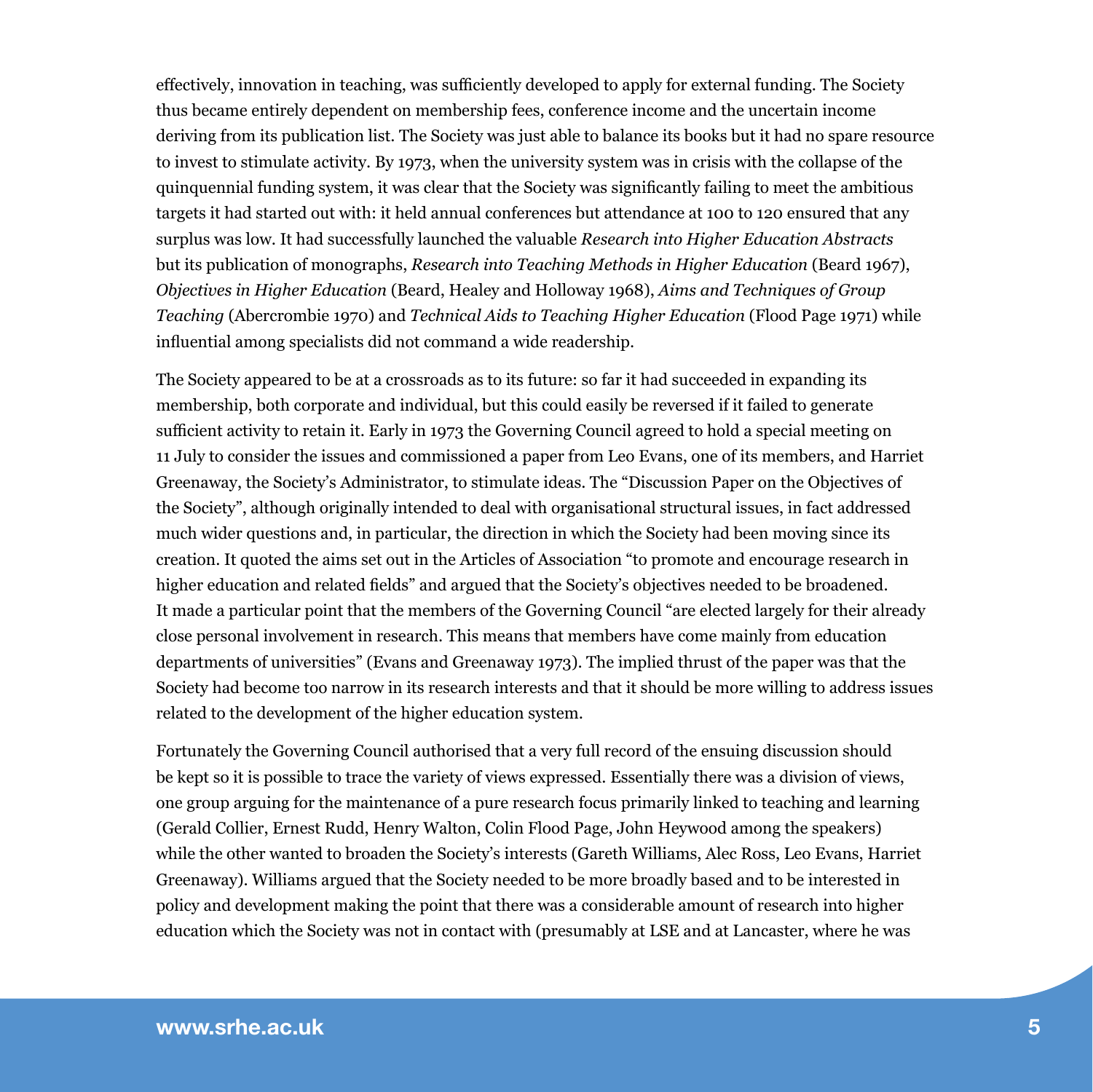now a professor in Ross' department). Evans summarised the discussion as "polarising between the view in favour of a small esoteric Society publishing classical research and the view that the Society should try for a wider appeal by publishing reports as well as research. He would support the latter position". In response, Rudd argued that the evaluation of developments was simply a news function and Heywood called for a greater interest in teaching methods and quoted approvingly the Nuffield Foundation's work under the heading Research and Innovation. As discussion continued it concentrated more on the constitutional point of the inclusion of the word 'development' into the Society's aims and objectives than on practical steps for implementing any change of direction. The amendment to "to promote and encourage research into, *and development in* higher education and its related developments" was agreed at the AGM in the following year.

#### **The end of the Robbins era**

The change in the Society's aims and objectives did not, however, release a burst of new energy amongst its members. Both in 1973-74 and 1974-75 there was great concern about the Society's continued financial viability, and in 1976 the Society moved its premises out of London to the University of Surrey where it was offered favourable terms. These were bleak years for higher education as a whole, particularly for the universities, as expansion slowed and inflation constrained institutional budgets. The post-Robbins enthusiasm had been entirely dissipated. SRHE's response was primarily in relation to the impact on the quality of education that institutions were able to provide. Early in 1974 Gerald Collier, Principal of the College of the Venerable Bede at Durham had put forward a paper "The Reorganisation of Higher Education - A machinery for monitoring changes" which argued for the need "to formulate a scheme for the monitoring of developments in higher education with special reference to the need of decision-making bodies for well found evidence on the educational influence of new types of curriculum and organisation" (Collier 1974). He advocated the creation of a council, with an external chair, and a membership drawn from the representative bodies in higher education plus the Leverhulme and Nuffield Foundations. This crystalised into an idea for a Higher Education Development Council which was discussed with the DES, the University Grants Committee (UGC) and other bodies, but in the unpromising financial climate no funding for such a body was available. In 1977, however, the Society returned to the idea by establishing a Higher Education Development Group chaired by Tony Becher and comprising David Billing, Gerald Collier, Lewis Elton, John Heywood and Roy Niblett, which produced a paper entitled "Maintaining academic quality in a period of retrenchment". It argued that "Our urgent need in a period of stasis ….is to bring closer attention….to bear on the question of how to stimulate creative thinking in relation to teaching and learning as part of a common concern to safeguard teaching standards"(Becher *et al* 1977). The paper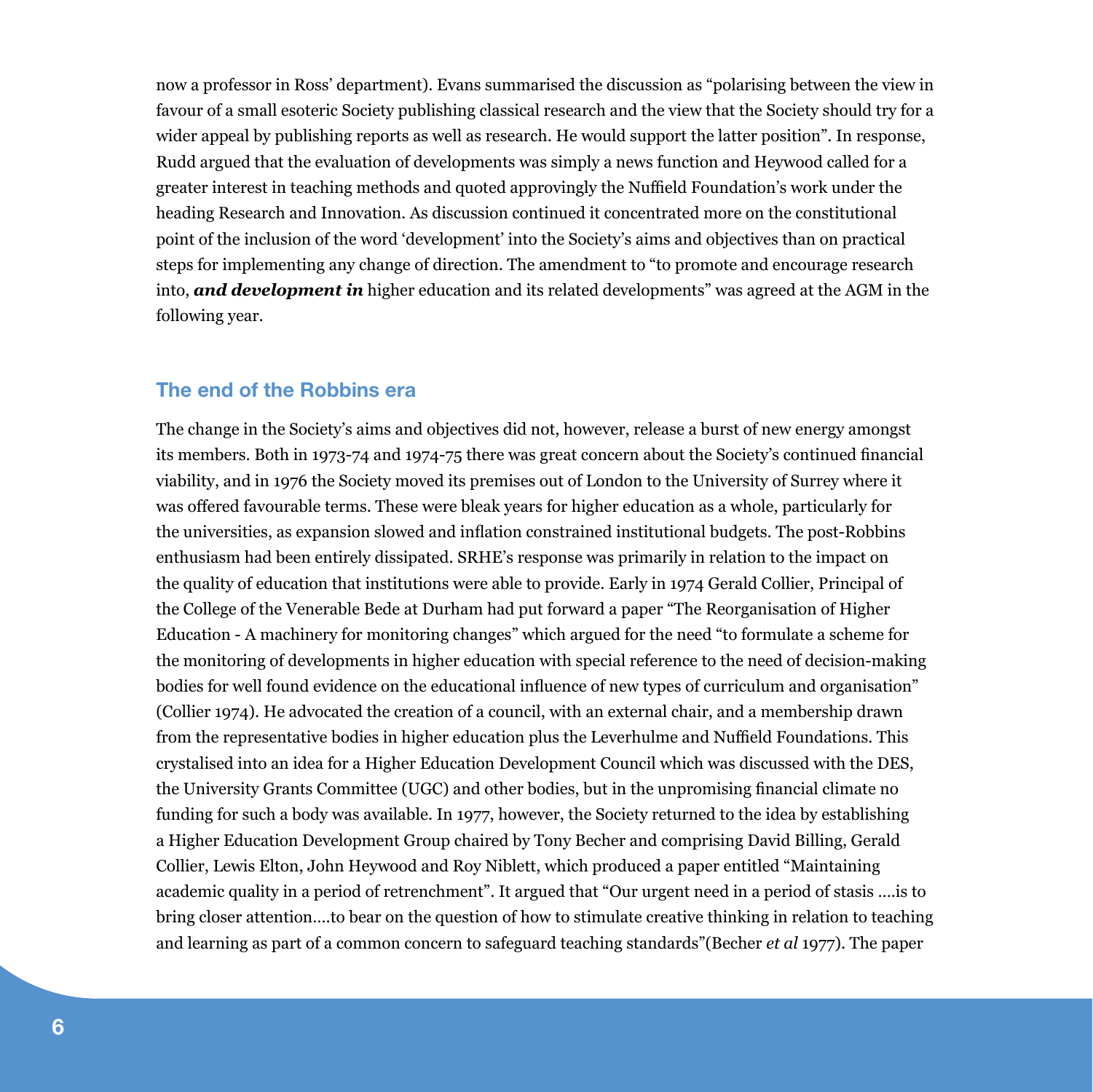was written for a joint meeting with the UGC and the Council for National Academic Awards (CNAA) but once again elicited no funding support although the CNAA indicated it would support a bid to the DES.

Both the Collier and the Becher papers were written very much from within the dominant academic culture of the Society and, in a financially strained environment it was perhaps not surprising that they were unable to garner the necessary support from official bodies. However, the climate was about to change with the publication of the DES' and Scottish Education Department's (SED) Higher Education into the 1990s A Discussion Document (1978) (the so-called 'Brown Paper'). Two things distinguished the document. The first was that instead of presenting a clear forecast of future student numbers in a situation where demographic projections pointed to a fall in the student population it envisaged mitigation through three alternative models of increases in the age participation rate. The second was that it invited discussion about 14 questions it posed about the future size and shape of higher education from the higher education community and perhaps particularly from those undertaking research into higher education. Publication was followed by a well attended conference addressed by the Secretary of State, Shirley Williams, which generated a lively open ended discussion. Stimulated by an informal meeting convened by Peter (later Sir Peter) Scott, Editor of the Times Higher Education Supplement, Gareth Williams, now the chairman, proposed to the Governing Council at its meeting on 16 June that SRHE should seek to sponsor an Enquiry into Higher Education which would consider "the structure of higher education in the future and… research into higher education on an international scale". Acceptance of the proposal, although an affirmation of the majority position adopted by the Governing Council and the AGM in 1973 and 1974, represented a radical break from the past in the culture of the Society and was a reflection of the extreme disenchantment with Government policy towards higher education at the end of the Robbins era.

The Governing Council established a working party to consider the feasibility of the proposal. In its report in 1980 the working party expressed the view that:

"The fundamental problem facing post-secondary education during the next two decades is not demography but loss of confidence: loss of confidence by school leavers in the private benefits of higher education, loss of confidence by politicians in the social benefits and often loss of confidence by academics in their own sense of purpose. These problems may be exacerbated, but they are not created by public expenditure constraints… The Robbins Committee which reported in 1963 took the academic year 1981- 82 as the limit of its projections and recommendations. This alone makes it timely to undertake a new comprehensive review of the system". (quoted in Williams and Blackstone 1983 pp 19-20).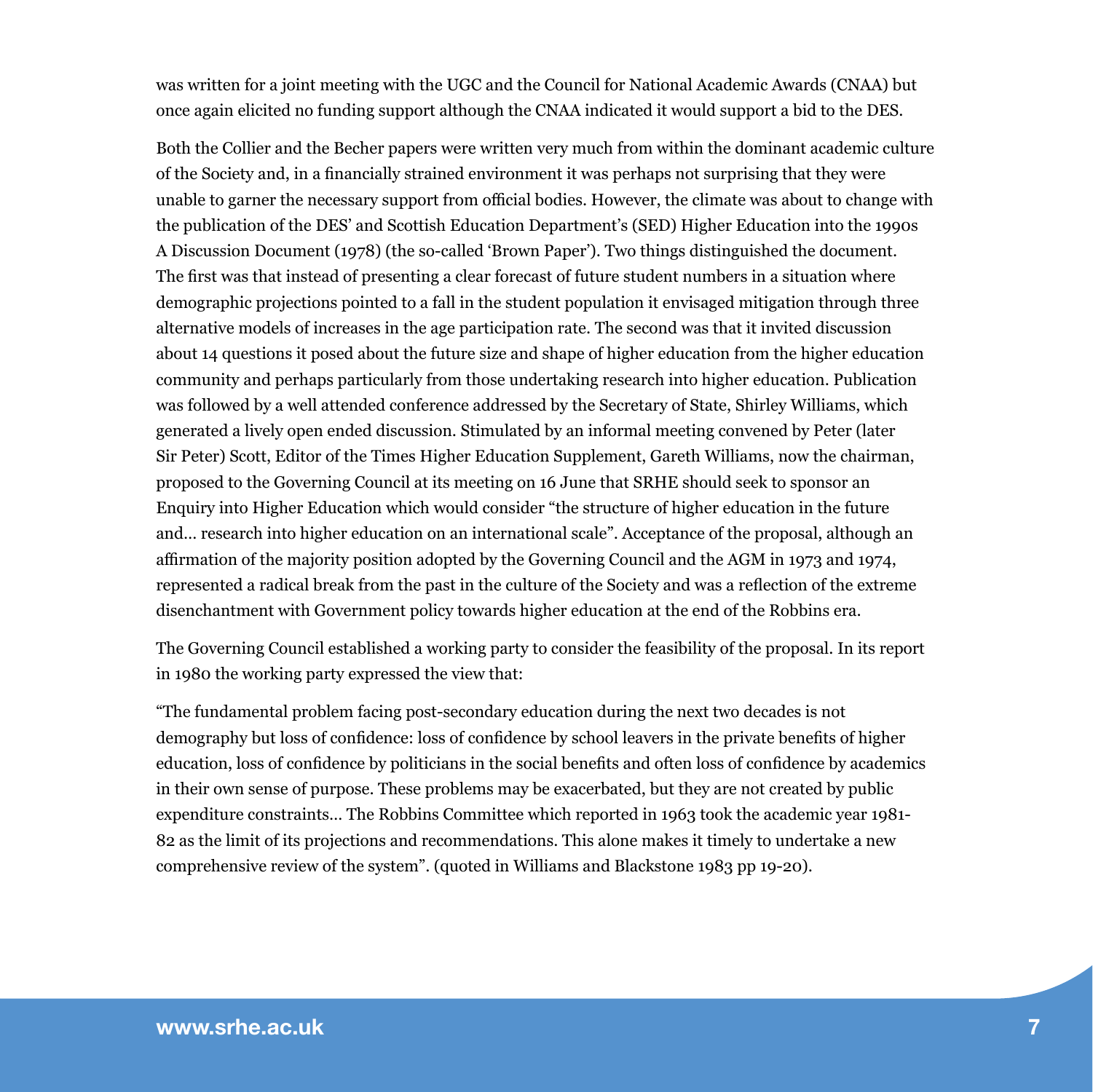#### **The Leverhulme Programme of Study into the Future of Higher Education**

Of course, it was always understood that such an Enquiry would have to be financed from outside the Society. The Society's finances had not improved since the earlier 1970s and its 1978 annual conference, "A Decade of Change", had attracted only just over 100 participants. The climate for a much broader discussion of the future of British higher education and the recognition that research could play a part in policy formation, however, had significantly changed attitudes within the Society. In January in the following year a bid for an Enquiry into Post Compulsory Education in the UK until the year 2010 was submitted to the Gulbenkian Foundation. It was based on the fact that the Robbins forecast of student numbers was effectively due to run out in a year's time and that even the most optimistic scenarios in the DES/SED document implied a decline in numbers in the 1980s. Its objective, as described in the bid, was:

"To investigate the present situation and possible alternative patterns of post-secondary education in the UK with particular emphasis on the period 1980-2010 and to make recommendations about strategies for future development in the light of educational, social, economic and political realities of the period".

This was a Robbins exercise under another name that would commission a series of state of the art surveys and on the basis of the evidence make recommendations. The bid was turned down. The next approach was to form a joint working party with the Policy Studies Institute which prepared and submitted a bid to the Leverhulme Foundation for a Higher Education Commission. In February 1980 Williams reported that the Foundation had reacted favourably but further discussion within the Society and with Leverhulme and a recognition of the likely costs involved suggested a change from the Higher Education Commission approach to "an interlocking set of seven or eight seminars based on substantial reviews of the literature, extending over two years" (Governing Council Minute 13 June 1980). The topics proposed were Higher Education and the Labour Market, Demand and Access, Governance and Structure, Research, Mechanisms of Finance, Rationalisation and Institutional Viability and Policies for the Future, with a question mark over The Teaching Function. Williams was to be Director of the Programme but the Governing Council appointed a Research Advisory Committee to work with him. The Programme was funded to the tune of  $E250k$  by the Leverhulme Foundation with some additional support from the DES for the seminars on Mechanisms of Finance and on Governance and Structure, and from the Gulbenkian Foundation for an additional seminar on The Arts and Higher Education. The grant, and the Programme was to run from May 1981 to May 1983.

The final shape of the Programme that emerged was radically different from the Higher Education Commission approach but in practice much more appropriate to the times and to the contribution that the Society could realistically make to the evolution of policy on higher education which, by this time, had been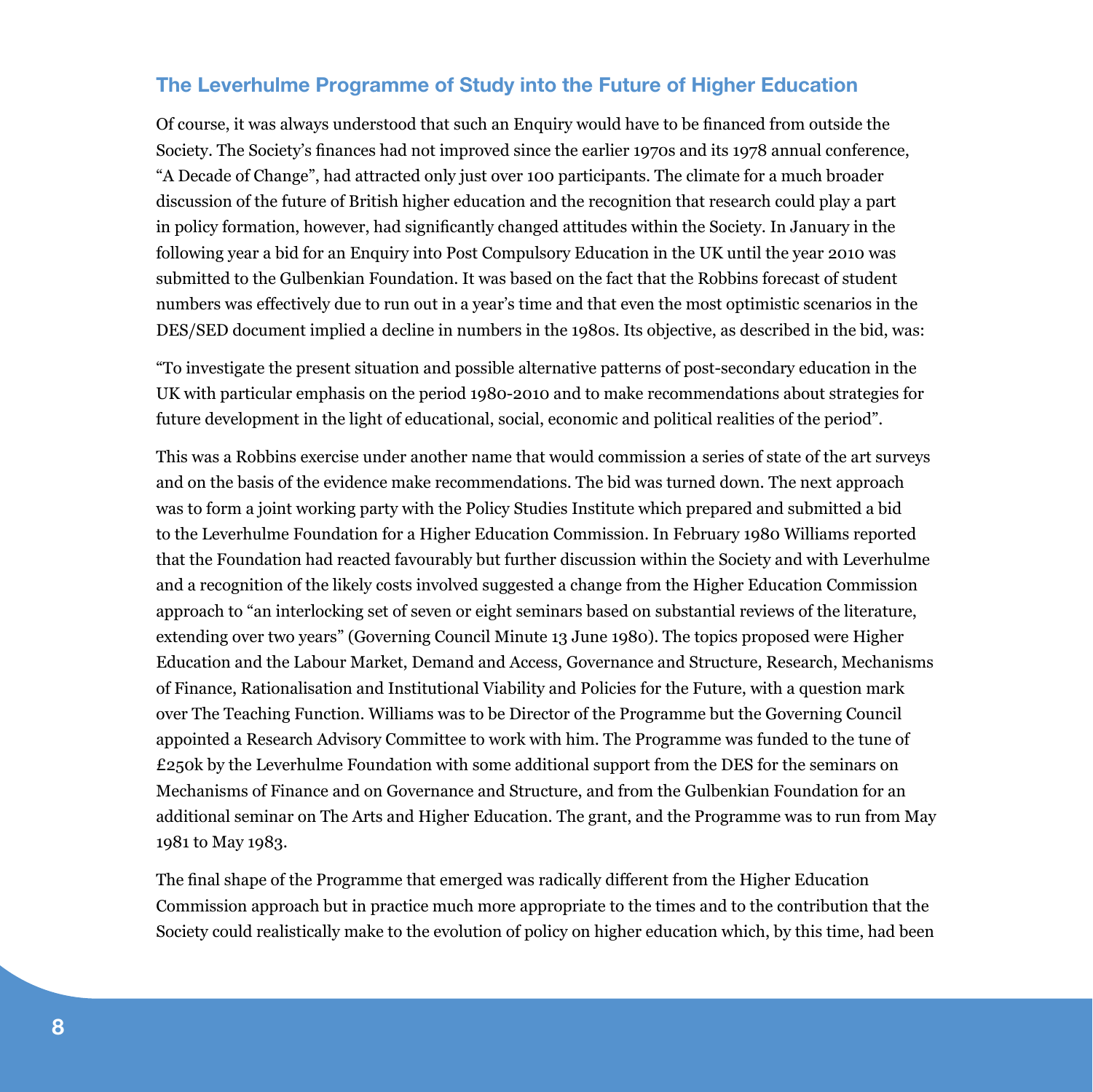greatly disturbed by the threat of the cuts likely to be imposed as a result of the Thatcher Government's first and second budgets. Each seminar was to be convened by a carefully selected Convenor, who would be an expert in the field, and would be chaired by a distinguished senior lay person to ensure that a view from the wider world was injected into the discussions. The Convenor would select the individual contributors after discussion with the Director and the chair. The individual contributors would be paid a fee for their written text which would be published by SRHE in volumes covering each seminar. Attendance at the seminars was by invitation in order to preserve a balance of views and expertise but individual members of the Society could apply for places and in practice it proved to be perfectly possible to match demand. The membership included industrialists, civil servants, members of research councils, vice-chancellors and distinguished experts from overseas, notably from the US, some of whom also contributed papers to the seminars. But to ensure wide dissemination of the conclusions the *Times Higher Education Supplement* was given licence to publish an exclusive supplement reporting on each seminar as the Programme progressed. It was the intention that the final report should carry the imprimatur of the lay chairman of the seminars in order to command attention from the public, Parliament and the Government.

The outcome of the Programme was the publication of the following monographs:

- *Higher Education and the Labour Market* (Editor: Robert Lindley, Manpower Research Unit, University of Warwick, the seminar being chaired by Sir Michael Clapham former President of the CBI and Deputy Chairman of ICI)
- *Access to Higher Education* (Editor: Oliver Fulton, University of Lancaster, the seminar being chaired by Sir Adrian Cadbury, Chairman of Cadbury and Cadbury Schweppes)
- *Agenda for Institutional Change in Higher Education* (Editor: Leslie Wagner, National Advisory Body for Public Sector Higher Education (NAB), the seminar being chaired by Sir Alistair Pilkington, Chairman of Pilkington Glass)
- *The Future of Research* (Editor: Geoffrey Oldham, Director of the Science Policy Research Unit at Sussex, the seminar being chaired by Sir Keith Durham, Chairman of Unilever)
- *The Arts in Higher Education* (Editor: Kenneth Robinson, Calouste Gulbenkian Foundation, the seminar being chaired by Christopher (later Sir Christopher) Ball, Keble College, Oxford)
- *Professionalism and Flexibility for Learning* (Editor: Donald Bligh, University of Exeter, the seminar being chaired by Sir Bruce Williams, Director of the Technical Change Centre and former vicechancellor of Sydney University)
- *Accountability or Freedom for Teachers?* (Editor: Donald Bligh, the seminar being chaired by Sir Bruce Williams - the Teaching Function Seminar generated two volumes)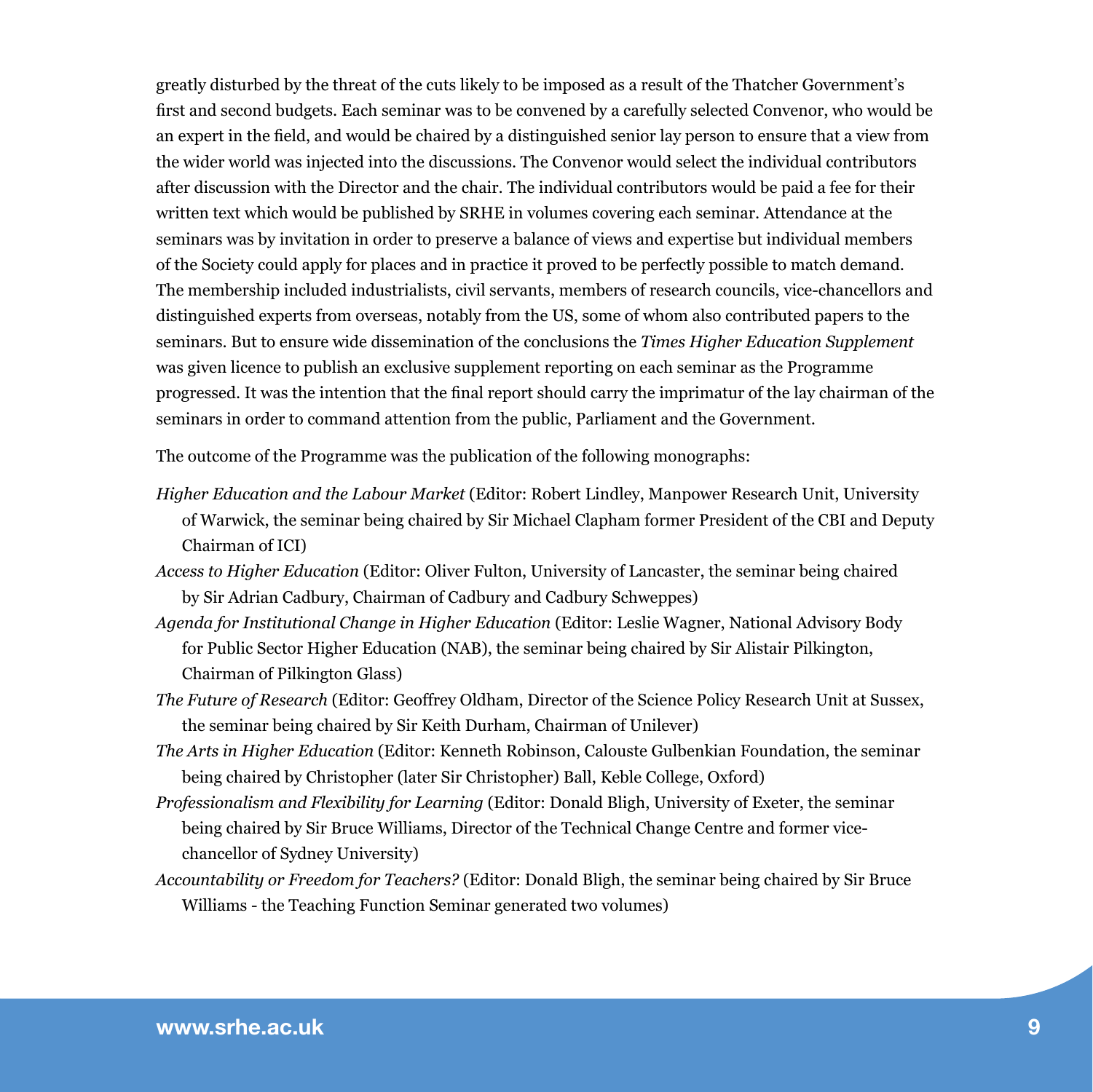- *Resources and Higher Education* (Editors: Alfred Morris and John Sizer, University of Loughborough, the seminar being chaired by Sir Kenneth Berrill, Chairman of the Securities and Investment Board, and former Chairman of the UGC and of the Central Policy Review Staff)
- *The Structure and Governance of Higher Education* (Editor: Michael Shattock, University of Warwick, the seminar being chaired by Lord Crowther Hunt, Rector of Exeter College, Oxford and former Minister of State for Higher Education)

*Response to Adversity*, Gareth Williams and Tessa Blackstone

*Excellence in Diversity – Towards a New Strategy for Higher Education* signed by the chairs of the Seminars

The first nine of these volumes comprised the researched papers commissioned by the Convenors of the seminars, revised as necessary after the event, an introduction and conclusion by the Convenor and a set of recommendations agreed by the seminar itself. The final two volumes comprised a set of conclusions drawn from the whole Programme reached by Gareth Williams and Tessa Blackstone (who became Deputy Director of the Programme) presented in *Response to Adversity* and a broader more strategic report in the names of the chairs of the seminars embodied in *Excellence in Diversity*. The impact of the latter volume which had been intended to represent the residual parallel to a Higher Education Commission report was weakened by two developments. It had been intended that the final seminar to be held in December 1982 to agree recommendations derived from the whole Programme would have been chaired by Lord Scarman, Lord Justice of Appeal and Chair of the Court of the University of London. It was hoped that his public record of major reports might have provoked a rather more probing discussion than actually took place but he withdrew and his place as chair of the final meeting was taken by Christopher Ball who was, by this time, chairman of NAB and might have been thought to be internal not external to higher education as was the original intention. Moreover a report by a group, however distinguished, led by him was less likely to have had an impact on Government than if it had been led by Lord Scarman. The second development was that Bruce Williams, one of the chairs, chose to write a note of dissent in respect to some of the recommendations.

This is not the place to analyse the recommendations either from the individual seminars or from the last two volumes. Peter Brooke, the Minister for Higher and Further Education called it "probably the most systematic review of higher education policy [in the UK] by an organisation outside Government that has ever been undertaken" (Brooke 1983). In the short term the Programme had benefited from interest created by the inquiry into the future organization of higher education conducted by the Parliamentary Select Committee for Education, Science and the Arts under the Chairmanship of Christopher Price, MP which reported in late 1980, and from the uproar generated by the cuts in higher education the following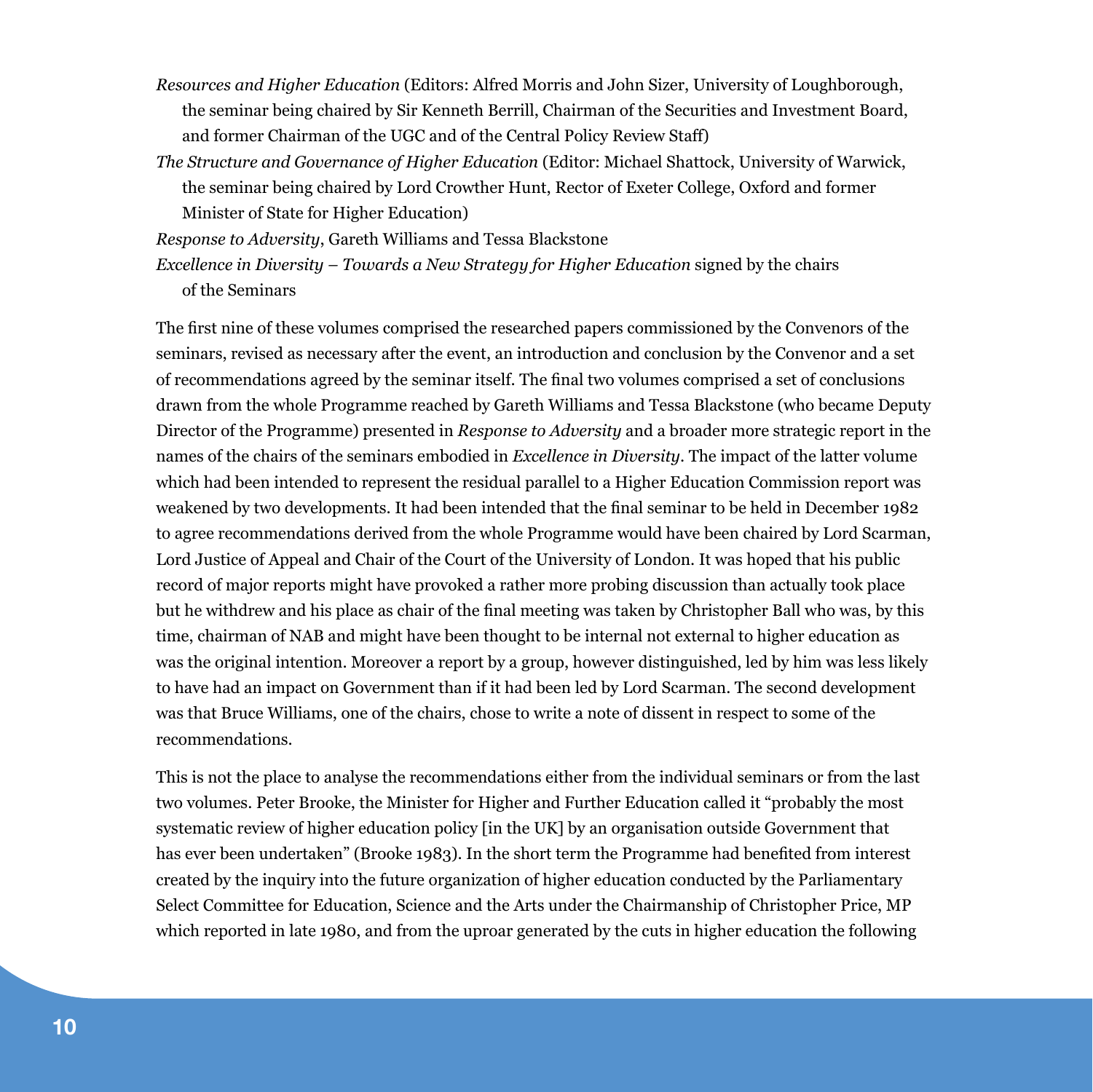year. But the real strength of the Programme lay in its format described by one very distinguished US participant as "the rolling Leverhulme crap game" (quoted in Shattock 1985) and the fact that it involved such a wide cross section of policy makers both from outside as well as within higher education. (The two DES civil servants in charge of higher education and further education and a director of a large local authority education service were among the list of those asked to comment on the draft of the recommendations contained in *Excellence in Diversity*).

The last two volumes did not attract the headlines in the way the Robbins recommendations did - they were not intended to do - but as Scott wrote, "What Leverhulme has evolved is a way of thinking about and discussing future options for higher education that leaves room for a variety of perspectives" (Scott 1983). Moreover, the quality and range of the research papers prepared for the seminars and reproduced in the volumes listed above represented a summation of the issues consequent on the end of the Robbins era together with a set of proposed solutions based on research, analysis and discussion amongst an expert cross section of the sector. Although the most radical and controversial proposal in *Excellence in Diversity*, a broadly based two year pass degree to be followed by a discretionary further honours year or a masters degree in substitution for the conventional three year degree structure was rejected both by the universities and by the Government, the recommendations for an Academic Review Board quickly received a response from the Committee of Vice-Chancellors (now Universities UK). It established the Academic Standards Group under Professor Philip Reynolds whose reports led to the creation of the Academic Audit Unit and ultimately to the QAA. And the report from the seminar on research in its call for a separation of recurrent funds for teaching and for research and for the UGC to be selective in the allocation of research funding led on to the first research selectivity exercise in 1985. But perhaps more important than the detailed recommendations was the fact that the Programme opened up higher education policy issues for public discussion in a comprehensive way that had not been attempted since Robbins.

One major reason why the Leverhulme exercise did not remain a talking point throughout the 1980s was because it was overtaken by the Secretary of State's request to the UGC and NAB to give him public advice on a strategy for higher education. Both bodies engaged in extensive consultation covering very much the same ground as the Leverhulme Programme but their advice was largely ignored in the disastrous Green Paper, *The Development of Higher Education into the 1990s* (DES 1985). The Green Paper was so at variance with the spirit of the Leverhulme Programme and the reports from the UGC and NAB that it created a new strongly politicised agenda for higher education which raised a new set of issues which had to be addressed. For all that the Programme remains a landmark in UK higher education policy making not least because it was undertaken independently of Government.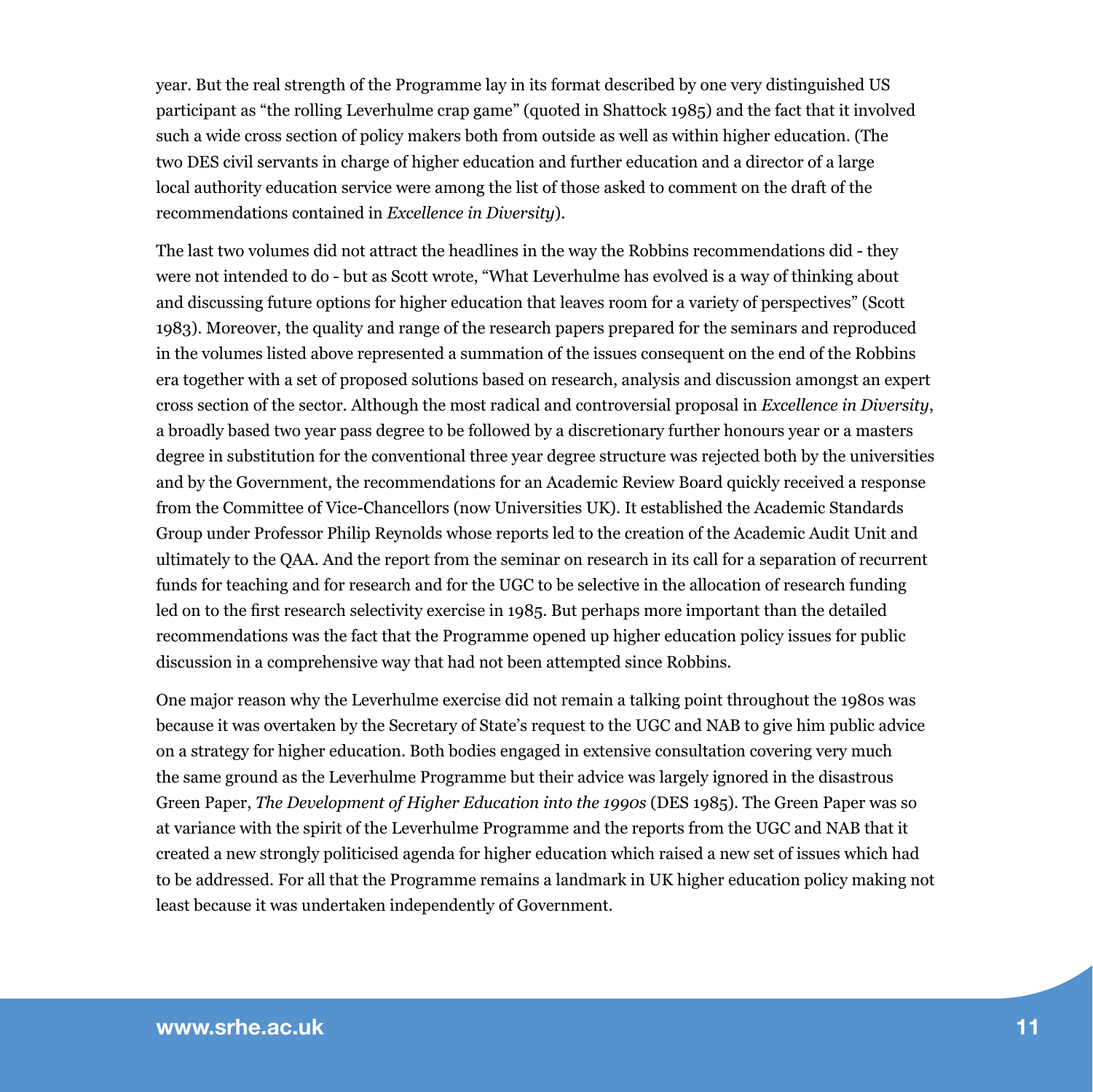#### **The Society in the 1980s**

The Leverhulme Programme represented a shot in the arm for the Society both in terms of short term financial support and in terms of longer term public recognition. In parallel, a number of reforms to the Society's governance and management took place which improved its internal effectiveness. In 1978, when Gareth Williams took over as chairman, the Society was at a low ebb. Its auditor warned that it was in danger of over trading and its governing council was inward not outward looking. Williams presented a paper entitled "Reorganisation of the Society for Research into Higher Education" (Williams 1979). This proposed the creation of an Activities Committee, intended to broaden the scope of the Society, and that this committee, together with the Research and the Publications Committees, should be given delegated powers of decision-making thus ensuring that proposals could be acted upon quickly and not be readdressed every time at Governing Council. The proposals were agreed (and remain a key element in the Society's present governance structure) and had the added benefit of opening up decision-making to a wider membership than could be accommodated on the Governing Council. His report also echoed concerns dating back to 1973 in arguing that the Society must attract more "ordinary academics with a strong interest in teaching and learning….who are academic practitioners but not necessarily theoreticians of higher education"(Williams 1979).

In early 1980 the Governing Council appointed a new Secretary (later to become Director) of the Society, Rowland Eustace, a scholar of higher education of some standing and a former senior university administrator. As a first task he was commissioned to undertake a review of the administration of the Society and particularly its finances. His report showed how dependent the Society was on its subscription income, both corporate and from its 250 members, and on income from publications (although this was already showing itself to be a loss making activity). The Leverhulme Programme had been a financial bonus: it covered half the salary of the Publications Officer, injected a significant number of volumes into the market, which itself contributed to the retention of corporate members who received them free of charge for their libraries, and gave the Society a considerable reputational boost which in the short term brought it back into surplus. Eustace's report was followed in 1981 by a paper by the next chairman, Donald Bligh, entitled "New Policies for SRHE" (Bligh 1981) which reiterated the concern over the Society's failure "to capture the interest of the ordinary teacher in higher education. Consequently it has, at times, become too dominated by the small group of higher educationalists like me in 'staff development' who have their own concerns and language" (Bligh 1981). To increase the reputation of the Society, he argued, it must become more visible. These concerns were in part met by the Leverhulme Programme and Eustace's skill in managing the finances ensured that the Society developed a reserve fund which could buttress any short term descents into deficit.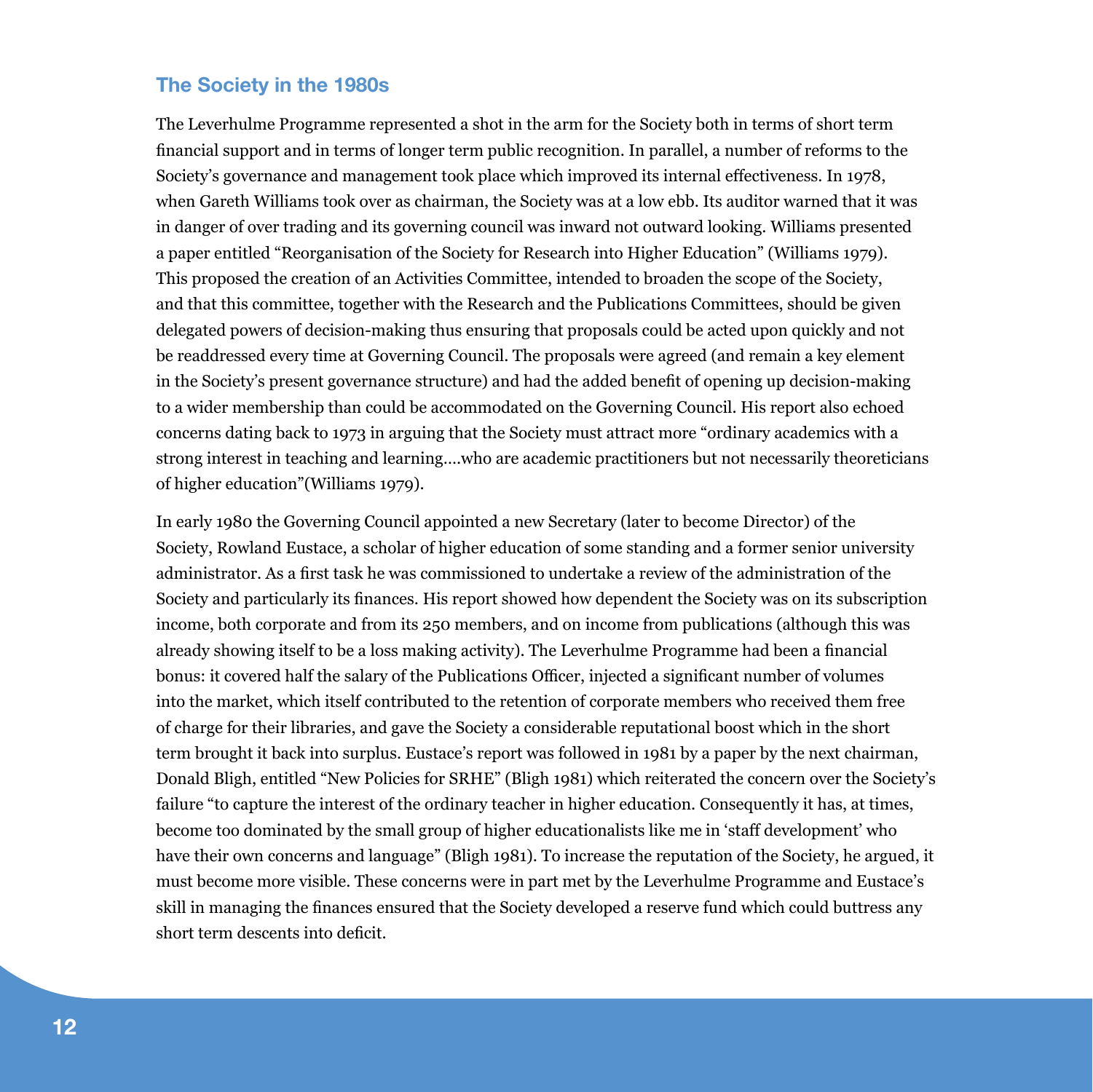An important element in this was the decision to cease to be an independent publisher and to move into partnership with an established publication house. Although the Society had had some notable successes in publications outside the teaching and learning field, for example Renate Simpson's *How the PhD came to Britain* (1983) and Whitburn, Mealing and Cox' *People in Polytechnics* (1976) a majority of the most distinguished books by members of the Society such as Halsey's (with Martin Trow) *The British Academics* (Faber and Faber 1971), Moodie and Eustace's *Power and Authority in British Universities* (Allen and Unwin 1974) and Kogan and Becher's *Process and Structure in Higher Education* (Heinemann 1980) had been published not through the Society but by commercial publishers. The partnership with first the NFER and then with the Open University Press gave the publications side of the Society's work a new lease of life. Self doubts were to remain, however, and at a special meeting of the governing council held at the FE Staff College at Blagdon in 1987 a report on the membership, unsigned but probably written by Eustace, could still say that "general knowledge and understanding of the Society remains relatively low in higher education despite attempts over recent years to give the Society a higher profile".

The Society had, on the other hand, established itself as an important voice in policy. It was addressed by higher education Ministers (William Waldegrave 1982, Peter Brooke 1983), at an SRHE/THES Conference on the Green Paper by Sir Keith Joseph the Secretary of State, in 1985. Most unusually it received a visit from the former Prime Minister, Edward Heath, in February 1983 who wished to seek the Society's advice about higher education (unfortunately before the publication of the final volumes of the Leverhulme Programme). He sent, in advance, a list of questions which read as if they had been drafted for him by Keith Joseph:

- To what extent (if any) has the balance between disciplines been inappropriate for Britain's economic needs?
- How far should the labour market determine the shape of higher education?
- Are research and teaching indivisible in higher education if standards are to be maintained? Is it better to have a few research institutions or many, given financial constraints?
- Is the binary line appropriate?
- Are the links between higher education and industry poor by comparison with other major countries?
- What are the merits of shorter courses two years liberal arts followed by two years vocational?

The interest of these questions is both the extent to which the issues were addressed and answered in the Leverhulme Programme and the fact that their underlying assumptions formed the basis of the 1985 Green Paper. It was clear that the Society was at the sharp end of discussions about the future policy.

This interest in higher education development and policy was sustained after the closure of the Leverhulme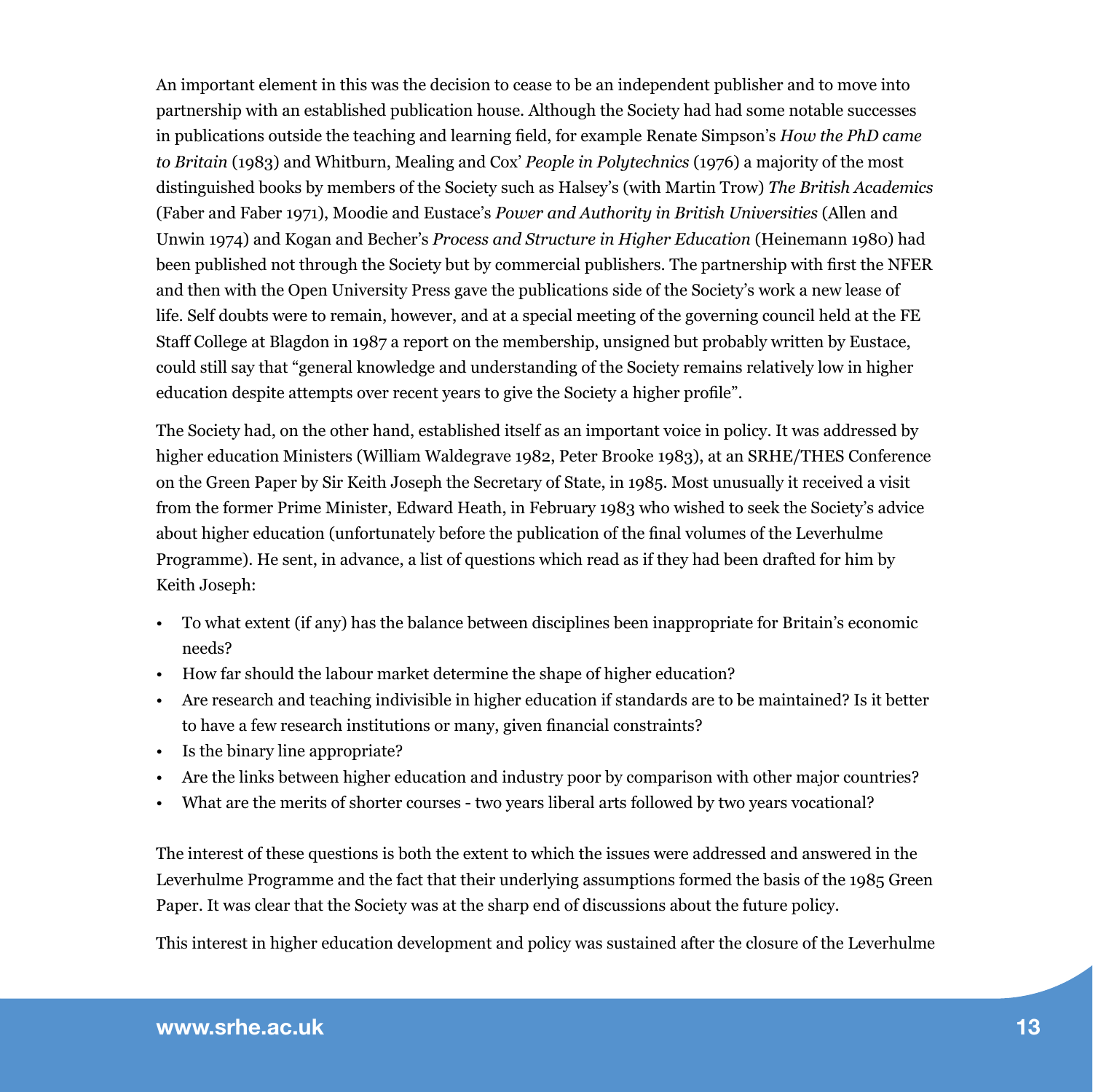Study by two activities begun during Michael Shattock's chairmanship. The first was an Enquiry which the Society launched under the leadership of Graeme Moodie, a member of the first governing council, on Questions of Quality which provided the theme for the 1985 annual conference and a subsequent book, *Standards and Criteria in Higher Education* (Moodie 1986). The second was the establishment of the SRHE Forum, a policy seminar which met five times a year under the alternate chairmanship of Michael Shattock and Gareth Williams. The aim of the seminars was to bring together representation from the main agencies in higher education, including DES staff, with members of the Society engaged in research and writing about higher education. A supplementary aim was to bridge the trans-binary gap and to discuss higher education policy issues as a whole and not on a sectoral basis. The success of the seminars which ran for over a decade can be judged by the seniority of the speakers, from current ministers, Opposition spokesmen, chairs/chief executives of the UGC/Universities Funding Council (UFC) and the Polytechnics and Colleges Funding Council (PCFC), the Managing Director of BP (on the aims of the Council for Industry and Higher Education, which he chaired) the permanent secretary of the DES (after retirement), the deputy secretary for higher and further education (on "Changes in the distribution of power in HE") and a host of academics who had written works of topical interest (e.g. John Ziman on "Science in a steady state" and Tony Becher on "Academic tribes"). These seminars had two important effects: they helped to break down the gap between researchers and policy makers and they contributed to the formation of a policy community which was non-binary in its constituency.

#### **The modern SRHE compared**

By 1990 the Society was in a much stronger position than it had been a decade before. Membership, both individual and corporate had improved, its finances, though never affluent, had stabilised, its three publications (*Studies in Higher Education*, *Higher Education Quarterly*, (previously *Universities Quarterly* which it had taken over from Blackwells) and *Research into Higher Education Abstracts* commanded general respect, it offered a balanced agenda of interests to its members from pure research to an engagement in policy formation and this was reflected in attendance at its annual conferences. It is not the purpose of this account to offer a narrative of the next 25 years but it is useful to draw some comparisons in a situation where the higher education system has doubled in size. The Society, which struggled to break even financially in its first quarter of a century, is now in secure surplus and with comfortable reserves. It is no longer heavily dependent on corporate membership, which had declined sharply as a result of the reductions in institutional budgets over the 1990s, and subscription income, corporate and individual, contributes no more than just over 20% of its income while about 50% comes from publications, over 40% from a single source, the journal *Studies in Higher Education*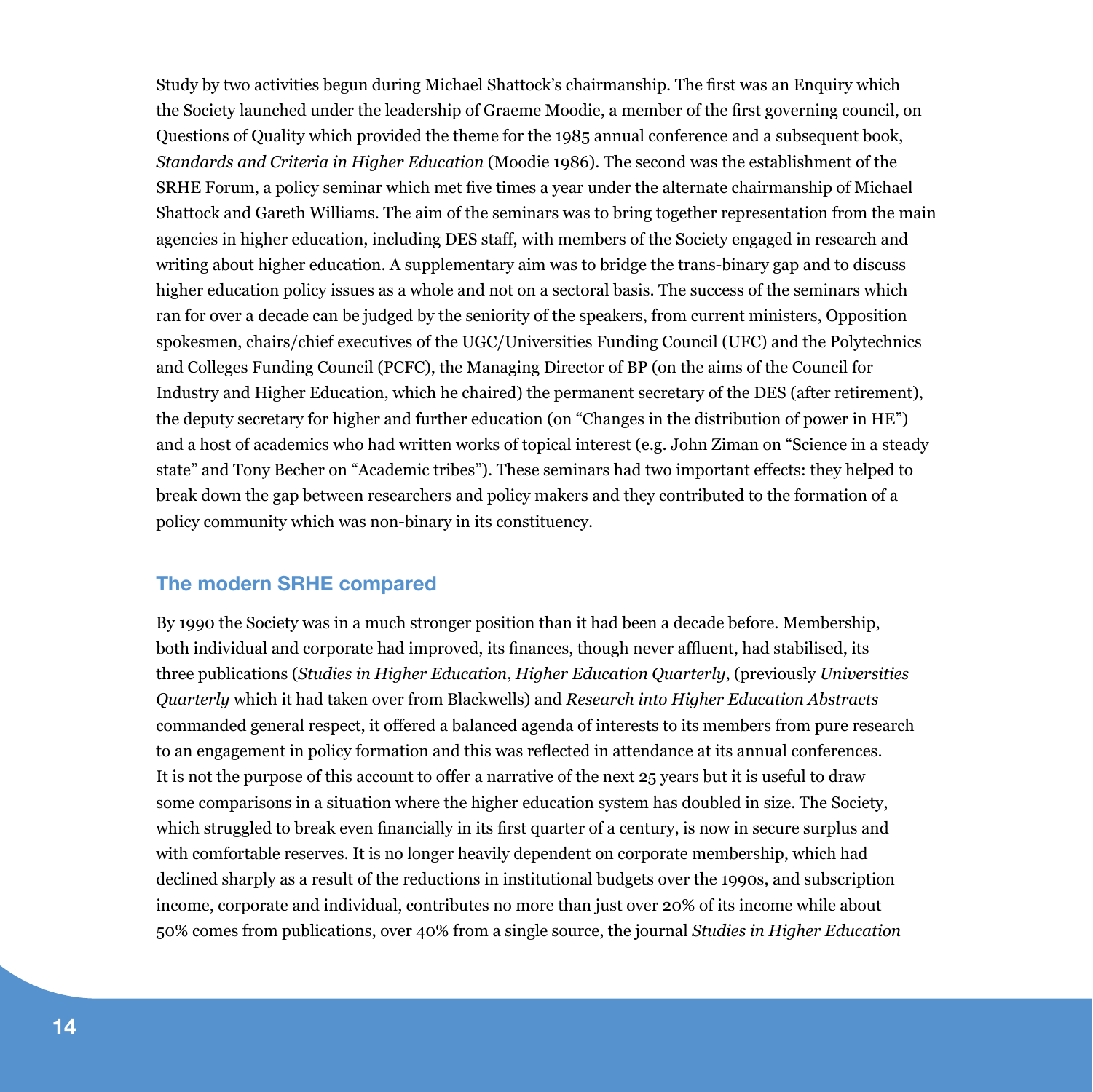which successive editors have brought to a very high level of international esteem. It offers members an outstandingly informative Newsletter. A reflection of the enthusiasm of the membership is that the Society supports 12 separate special interest networks. By comparison with its early days the annual conference attracts an attendance of around 350 and over 200 paper contributions.

If we ask, however, where the balance of the Society's activities lie it remains, perhaps surprisingly, still strongly rooted in the kind of agenda which it followed in its early years. Thus more than half of the papers contributed to the annual conference are in the field of teaching, learning, curriculum and the student experience while less than a quarter are devoted to policy issues and only about 5% to governance and management topics. Part of the explanation for this lies almost certainly in the general concern in the modern period that policy has moved increasingly upstairs, both institutionally and nationally, and that the gap between policy makers and researchers, which both the Leverhulme Programme and the SRHE Policy Forum attempted to bridge, has widened to a dangerous extent. There can be no doubt, however, that in 2015 the Society has a much more secure base than it had in 1990 and is flourishing in a way that its founders in 1964-65 could only have dreamed of. The Society may not be so engaged in wider policy issues as it became in the 1980s and early 90s but it remains committed to the internal world of higher education in ways which resonate with the ideas of Nicholas Malleson and his colleagues when they founded the Society in the white heat of the post-Robbins debates.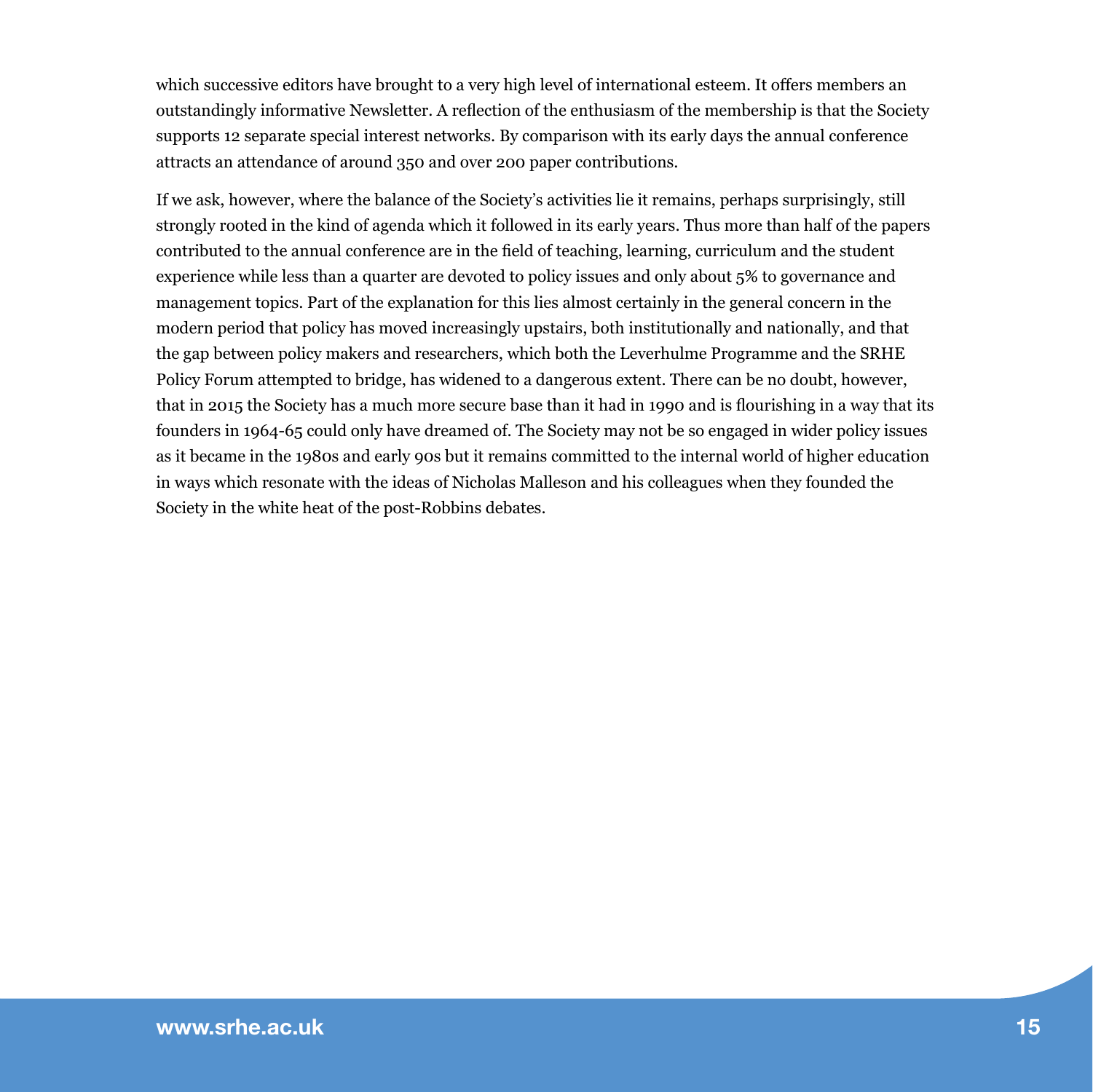#### **A Note on Sources**

The official SRHE Archive is held in the Modern Records Centre at the University of Warwick under files MSS 323 1/1-3 and 1/4. The Archive was deposited by the Society in the mid 1980s but has not been added to in recent years. The rest of the Society's records are held at its offices at 73 Collier St, London N1 9BE. In addition to a record of Governing Council and other committee papers the Archive contains a substantial record of the Leverhulme Programme together with a copy of the invaluable *Students in Need – Essays in Memory of Nicholas Malleson* edited by Donald Bligh in association with Jane Abercrombie, Michael Kendall, Grace Laker, John Payne and Agnes Wilkinson. The only other significant document on the early history of the Society is Harriett Greenaway's "The Work of the Society for Research in Higher Education" in Butcher, H J and Pont H B *Educational Research in Britain 3* London: University of London Press 1973 pages 328-344.

#### **References**

Abercrombie, M L J (1970) *Aims and Techniques of Group Teaching* London: SRHE Abercrombie, M L J (1978) "Mind, Body and Spirit" in Bligh,D *et al* (Eds) *Students in Need* London: SRHE pp 3-8 Beard, R M (1967) *Research into Teaching Methods in Higher Education* London: SRHE Beard, R M, Healey, F G and Holloway, P J (1968) *Objectives in Higher Education* London: SRHE Becher, A *et al* (1977) "Maintaining academic quality in a period of retrenchment", paper prepared for a meeting of SRHE with CNAA and UGC, 5 November

Berrill, K *et al* (1983) *Excellence in Diversity Towards a New Strategy for Higher Education*  Guildford: SRHE

Bligh, D (1981) "New Policies for SRHE" paper presented to the Governing Council, 1 June

Bligh, D (Ed) (1982) *Professionalism and Flexibility in Learning* Guildford: SRHE

Bligh, D (Ed) (1982) *Accountability or Freedom for Teachers?* Guildford: SRHE

Brooke, P (1983) Speech to the SRHE Annual Conference 14 December, quoted in Shattock, M L (1985) "The Leverhulme Programme of Study into the Future of Higher Education: Its Implications for Higher Education Management and Policy in the United Kingdom" *International Journal of Institutional Management in Higher Education* Vol 9 No1

pp 13-20

Committee on Higher Education (the Robbins Report) (1963) *Higher Education: A Report Cmnd 2154* London: HMSO

- Collier, G (1974) "The Reorganisation of Higher Education—A machinery for monitoring changes", paper submitted to the Governing Council, 21 January
- Department of Education and Science and Scottish Education Department (1978) *Higher Education into the 1990s A Discussion Document* London: HMSO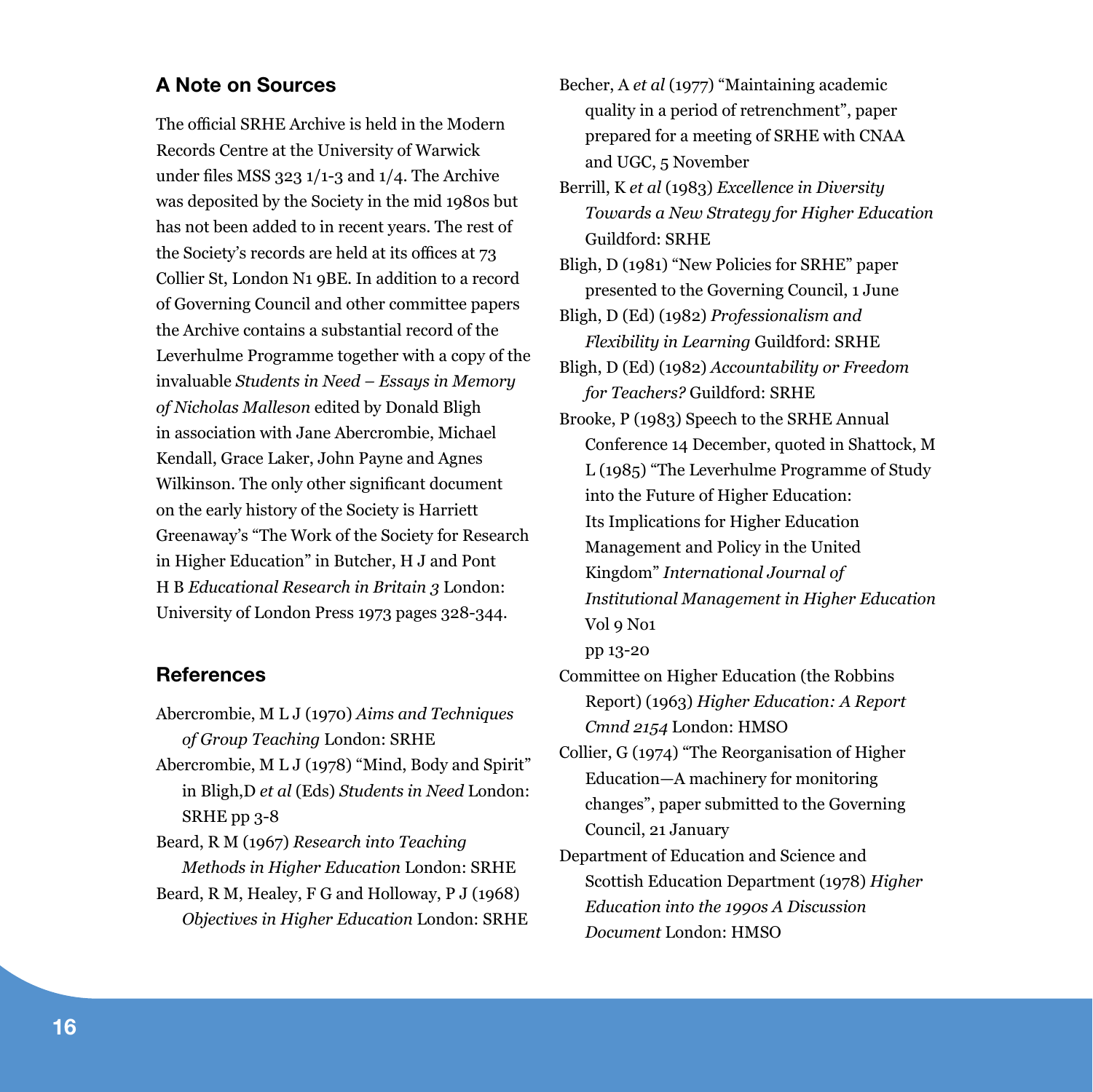Department of Education and Science (1985) *The Development of Higher Education into the 1990s Cmnd 9524* London: HMSO

Evans, L and Greenaway, H (1973) "Discussion Paper on the Objectives of the Society", paper prepared for a meeting of the Governing Council, 11 July

Flood Page, C (1971) *Technical Aids to Teaching Higher Education* London: SRHE

Fulton, O (Ed) (1981) *Access to Higher Education*  Guildford: SRHE

Greenaway, H (1973) "The Work of the Society for Research in Higher Education" in Butcher, H J and Pont H B *Educational Research in Britain 3* University of London Press pp 328-344

Kelsall, R K ( 1957) Report on an Inquiry into Applications for Admission to Universities London: Association of Universities of the British Commonwealth

Lindley, R (Ed) (1981) *Higher Education and the Labour Market* Guildford: SRHE

Malleson, N (1972) "Student wastage in the United Kingdom" in Butcher, H J and Rudd, E (Eds) *Contemporary Problems in Higher Education* McGraw-Hill reprinted in Bligh,D *et al* (1978) *Students in Need* London: SRHE

Moodie, G (Ed) (1986) *Standards and Criteria in Higher Education* Guildford: SRHE/NFER-Nelson

Morris, A and Sizer, J (Eds) (1982) *Resources and Higher Education* Guildford: SRHE

Oldham, G (Ed) (1982) *The Future of Research*  Guildford: SRHE

Robinson, K (Ed) (1982) *The Arts in Higher Education* Guildford: SRHE

Rudd, E (1978) "The Founding of the Society for Research in Higher Education" in Bligh,D *et al* (Eds) *Students in Need* London: SRHE pp 191-195

Shattock, M L (Ed) (1983) *The Structure and Governance of Higher Education* Guildford: **SRHE** 

Shattock, M L (1985) " The Leverhulme Programme of Study into the Future of Higher Education: Its Implications for Higher Education Management and Policy in the United Kingdom" *International Journal of Institutional Management in Higher Education* Vol 9 No 1 pp 13-20

Simpson, R ((1983) *How the PhD came to Britain*  Guildford: SRHE

Wagner, L (Ed) (1982) *Agenda for Institutional Change in Higher Education* Guildford: SRHE

Whitburn, J, Mealing, M and Cox, C (1976) *People in Polytechnics* Guildford: SRHE

Williams, G (1979) "Reorganisation of the Society for Research in Higher Education", paper presented to the Governing Council, 14 September

Williams, G and Blackstone, T (1983) *Response to Adversity* Guildford: SRHE